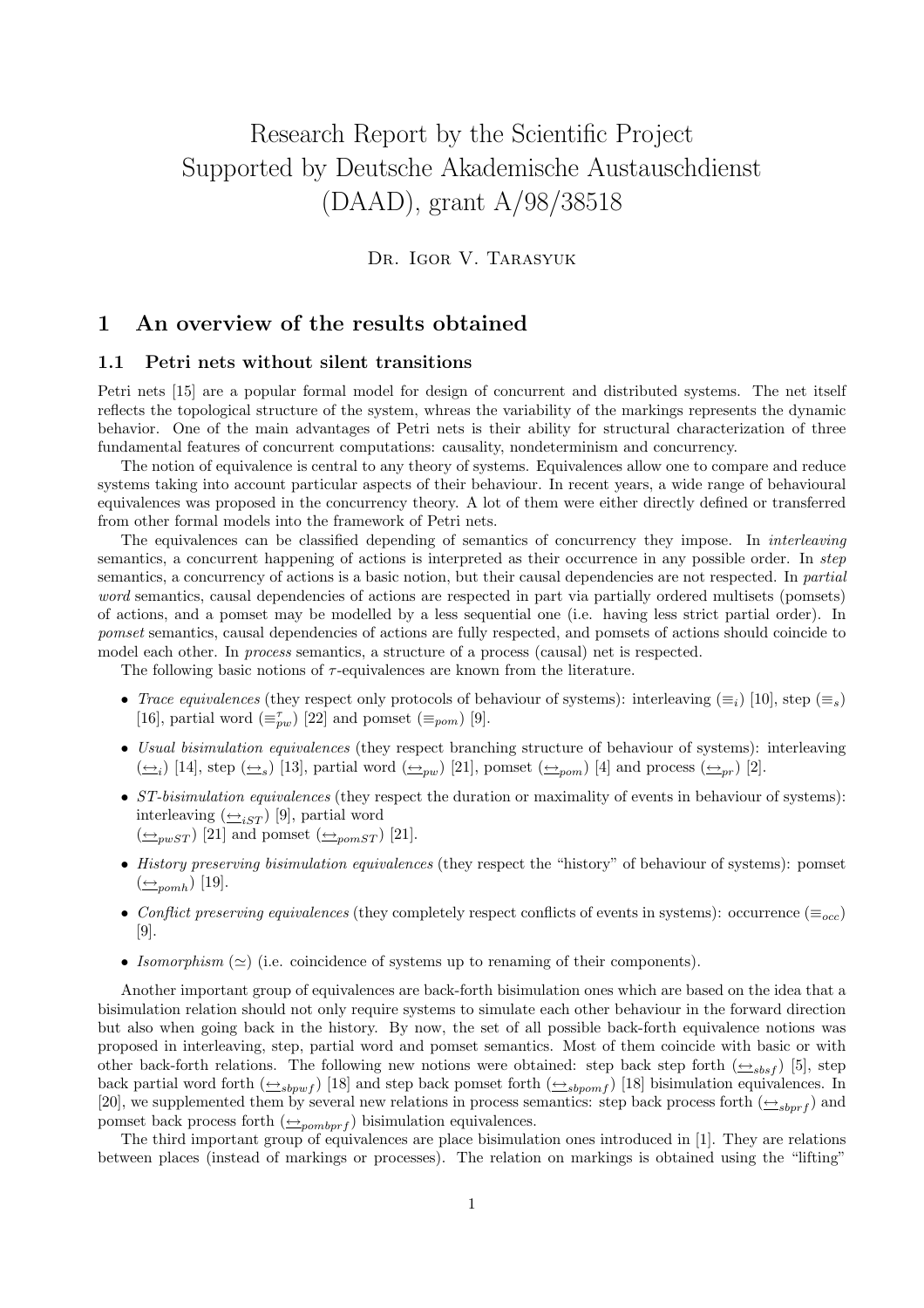of relation on places. The main application of place bisimulation equivalences is an effective global behaviour preserving reduction technique for Petri nets based on them. In [1], interleaving place bisimulation equivalence  $(\sim_i)$  was proposed. In [2], step  $(\sim_s)$ , partial word  $(\sim_{pw})$ , pomset  $(\sim_{pom})$  and process  $(\sim_{pr})$  place bisimulation equivalences were defined. In addition, in these papers a polynomial algorithm of a net reduction modulo  $\sim_i$ and  $\sim_{pr}$  was proposed.

To choose most appropriate behavioral viewpoint on systems to be modeled, it is very important to have a complete set of equivalence notions in all semantics and understand their interrelations. This branch of research is usually called comparative concurrency semantics.

Treating equivalences for preservation by refinements allows one to decide which of them may be used for top-down design. For such a multilevel design of concurrent systems a refinement operator is used. After applying it, some components of the systems become having internal structure, i.e. we consider such systems on lower abstraction level as a result.

To evaluate how equivalences respect concurrency, it is actual to consider correlation of these notions on concurrency-free (sequential) nets. In addition, it allows us to simplify check of the relations for such a net subclass because of merging some of the equivalences.

Our results in this branch of research are the following.

1. We introduced a number of new basic equivalence notions (in addition to the known from the literature ones) to obtain the representatively complete set of them.

These new relations are: partial word trace equivalence  $(\equiv_{pw})$ , process trace equivalence  $(\equiv_{pr})$ , process ST-bisimulation equivalence  $(\triangle_{prST})$ , process history preserving bisimulation equivalence  $(\triangle_{prh})$  and multi event structure conflict preserving equivalence ( $\equiv_{mes}$ ).

2. After comparing all the equivalence notions, we obtained a complete diagram of their interrelations.

In particular, we proved that conflict preserving equivalences are stronger than all bisimulation ones. We showed that back-forth bisimulation relations are between usual and ST-ones. We also demonstrated that  $\sim_{pr}$  implies  $\leftarrow_{prh}$  and answer the question from [1]: it is no sense to define history preserving place bisimulation equivalence. Another consequence is: the algorithm of a net reduction from [2], based on  $\sim_{pr}$ , preserves "histories" of the behaviour of the initial net.

3. In [3], an SM-refinement operator for Petri nets was proposed, which "replaces" their transitions by SMnets, a subclass of state machine nets. We treat all the considered equivalence notions for preservation by SM-refinements.

In particular, we established that all conflict preserving and ST-bisimulation equivalences are preserved by refinements whereas among trace ones only  $\equiv_{pw}$ ,  $\equiv_{pom}$  and  $\equiv_{occ}$  have such a property. We proved that  $\sim_{pr}$  is the only place bisimulation equivalence which is preserved by SM-refinements. Thus, this equivalence may be used for a compositional reduction of nets.

4. We obtained a diagram of interrelations of all the equivalences on sequential nets.

A merging of most of the relations in interleaving – pomset semantics was demonstrated.

#### 1.2 Petri nets with silent transitions

Silent transitions are transitions labelled by special *silent* action  $\tau$  which represents an internal activity of a system to be modeled, and it is invisible for an external observer. It is well-known that Petri nets with silent transitions are more powerful than usual ones.

Equivalences which abstract of silent actions are called  $\tau$ -equivalences (these are labelled by the symbol  $\tau$ to distinguish them of relations not abstracting of silent actions).

The following basic notions of  $\tau$ -equivalences are known from the literature.

- $\tau$ -trace equivalences (they respect only protocols of behavior of systems): interleaving  $(\equiv_i^{\tau})$  [16], step  $(\equiv_s^{\tau})$ [16], partial word  $(\equiv_{pw}^{\tau})$  [22] and pomset  $(\equiv_{pom}^{\tau})$  [17].
- Usual  $\tau$ -bisimulation equivalences (they respect branching structure of behavior of systems): interleaving  $(\underline{\leftrightarrow_i^{\tau}})$  [11], step  $(\underline{\leftrightarrow_i^{\tau}})$  [16], partial word  $(\underline{\leftrightarrow_{pw}^{\tau}})$  [21] and pomset  $(\underline{\leftrightarrow_{pom}^{\tau}})$  [17].
- $ST-\tau$ -bisimulation equivalences (they respect the duration or maximality of events in behavior of systems): interleaving  $(\underbrace{\leftrightarrow}^{\tau}_{iST})$  [21], partial word  $(\underbrace{\leftrightarrow}^{\tau}_{pwST})$  [21] and pomset  $(\underbrace{\leftrightarrow}^{\tau}_{pomsT})$  [21].
- History preserving τ -bisimulation equivalences (they respect the "past" or "history" of behavior of systems): pomset  $(\underline{\leftrightarrow}_{pomh}^{\tau})$  [6].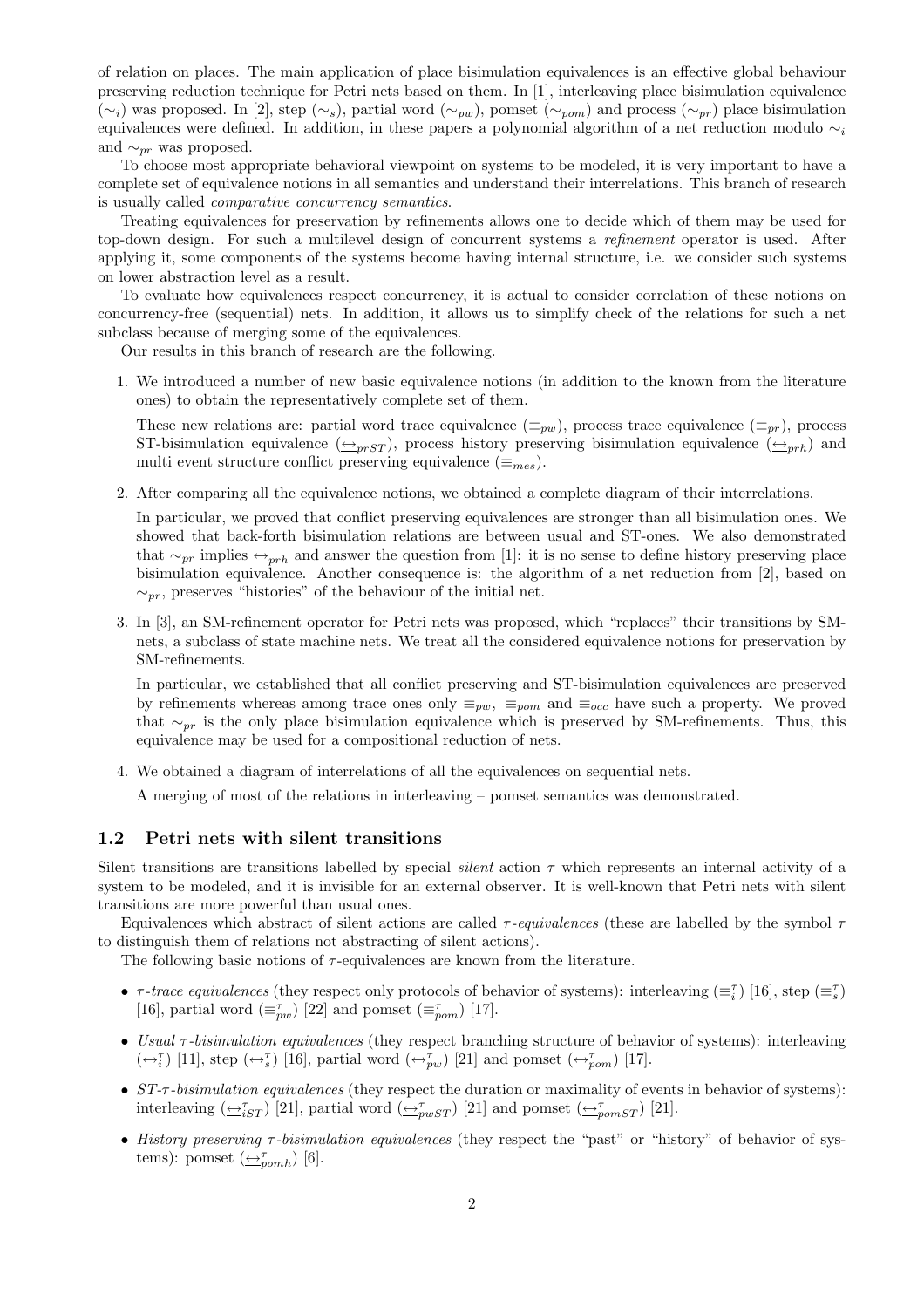- History preserving  $ST-\tau$ -bisimulation equivalences (they respect the "history" and the duration or maximality of events in behavior of systems): pomset  $(\triangle_{\textit{pomhST}}^{\tau})$  [6].
- Usual branching τ -bisimulation equivalences (they respect branching structure of behavior of systems taking a special care for silent actions): interleav ing  $(\underline{\leftrightarrow}_{ibr}^{\tau})$  [8].
- History preserving branching τ -bisimulation equivalences (they respect "history" and branching structure of behavior of systems taking a special care for silent actions): pomset  $(\triangle_{pomhbr}^{\tau})$  [6].
- Isomorphism  $(\simeq)$  (i.e. coincidence of systems up to renaming of their components).

Several notions of back-forth  $\tau$ -bisimulation equivalences were introduced in the literature. In [12], in the framework of transition systems with silent actions, interleaving back-forth  $\tau$ -bisimulation equivalence  $(\underline{\leftrightarrow}_{ibif}^{\tau})$ was defined. Its coincidence with  $\trianglelefteq^{\tau}_{ibr}$  was proved.

In  $[18]$ , a new notion of  $\tau$ -equivalence was proposed for event structures with silent actions: pomset back pomset forth  $(\triangle_{pombpomf}^{\tau})$   $\tau$ -bisimulation equivalence. Its coincidence with  $(\triangle_{pombbr}^{\tau}$  was proved.

Our results in this branch of research are the following.

1. We extended the set of basic notions of  $\tau$ -equivalences by interleaving ST-branching  $\tau$ -bisimulation one  $(\bigoplus_{i\leq T}^{\tau}S_{Tbr})$ , pomset history preserving ST-branching  $\tau$ -bisimulation one  $(\bigoplus_{pomhSTbr}^{\tau}S_{Tbr})$  and multi event structure one  $(\equiv_{mes}^{\tau})$ .

The set of back-forth  $\tau$ -equivalences was completed by 6 new notions: interleaving back step forth  $(\underline{\leftrightarrow}_{tbsf}^{\tau})$ , interleaving back partial word forth  $(\underline{\leftrightarrow}_{ibpwf}^{\tau})$ , interleaving back pomset forth  $(\underline{\leftrightarrow}_{ibpomf}^{\tau})$ , step back step forth  $(\underbrace{\leftrightarrow}^{\tau}_{sbsf})$ , step back partial word forth  $(\underbrace{\leftrightarrow}^{\tau}_{sbpwf})$  and step back pomset forth  $(\underbrace{\leftrightarrow}^{\tau}_{sbpomf})$  bisimulation equivalences.

2. After comparing all the equivalence notions, we obtained a complete diagram of their interrelations.

In particular, we proved that  $\equiv_{mes}^{\tau}$  implies only  $\tau$ -trace equivalences, not bisimulation ones unlike the situation on Petri nets without silent transitions. Another r esult is that back-forth  $\tau$ -bisimulation equivalences are between usual and branching ones.

3. We investigated the interrelations of all the considered  $\tau$ -equivalences with equivalences which do not abstract of silent actions.

The result was that abstraction of silent actions produces weaker equivalences, and there is more of them, due to the new interplay of branching idea and silent actions.

4. We treated all the considered  $\tau$ -equivalence notions for preservation by SM-refinements.

We showed that  $\triangleq_{iSTbr}^{\tau}$ ,  $\triangleq_{pomhSTbr}^{\tau}$  and  $\equiv_{mes}^{\tau}$ , i.e. all the new basic equivalences considered in this paper, are preserved by SM-refinements. Thus, we have branching and conflict preserving equivalences which may be used for multilevel design. In the literature, a stability w.r.t. SM-refinements was proved only for  $\leftrightarrow_{\text{p}omhST}^{\tau}$  in [3] and for  $\leftrightarrow_{iST}^{\tau}$  in [7]. The preservation result for other ST- $\tau$ -bisimulation equivalences was proved in [21], but it was done on event structures and an other refinement operator was used. The preservation of trace  $\tau$ -equivalences was not established before. Thus, our results for  $\Rightarrow_{pwST}^{\tau}$ ,  $\Rightarrow_{pomST}^{\tau}$ ,  $\equiv_{pw}^{\tau}$ and  $\equiv_{\textit{pom}}^{\tau}$  are also new.

- 5. We investigated the interrelations of all the  $\tau$ -equivalence notions on nets without silent transitions. We proved that on nets without silent transitions  $\tau$ -equivalences coincide with equivalence notions which do not abstract of silent actions.
- 6. We investigated equivalences on sequential nets.

We demonstrated that on such nets interleaving and pomset  $\tau$ -equivalences are merged, and back-forth  $\tau$ -equivalences coincide with forth  $\tau$ -equivalence relations.

## 2 List of papers produced during period of the grant

1. Tarasyuk I.V. Place bisimulation equivalences for design of concurrent systems. Pre-proceedings of MFC S'98 Workshop on Concurrency, Brno, Czech Republic, August 27–29, 1998, Petr Janchar and Mojímir Kretinský, eds., Faculty of Informatics, Masaryk University, FIMU Report Series FIMU-RS-98-06, p. 184–198, July 1998.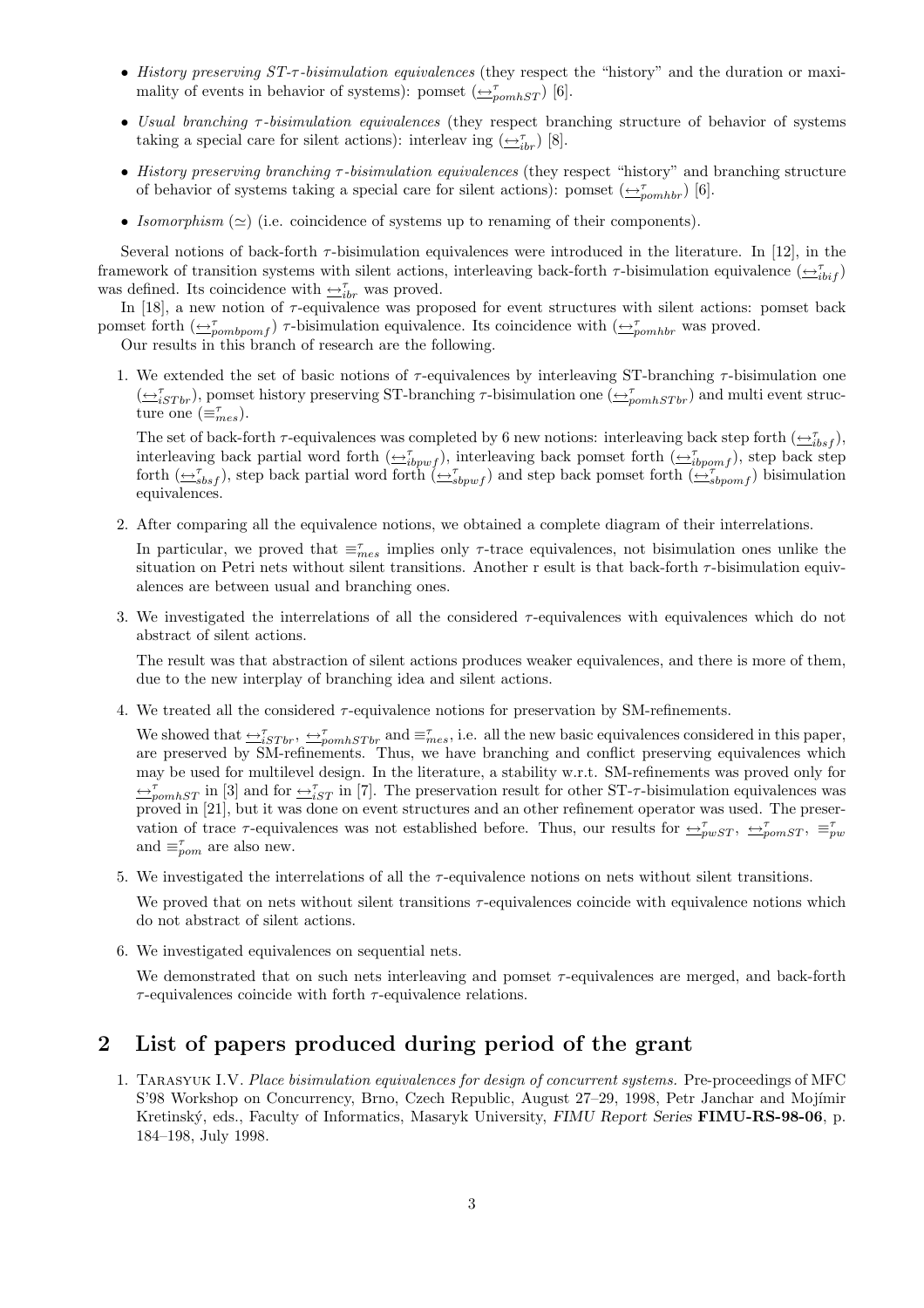- 2. Tarasyuk I.V. Place bisimulation equivalences for design of concurrent and sequential systems. Proceedings of MFCS'98 Workshop on Concurrency, Brno, Czech Republic, August 27–29, 1998, Electronic Notes in Theoretical Computer Science 18, 16 p., 1998.
- 3. TARASYUK I.V.  $\tau$ -equivalences and refinement. Proceedings of International Refinement Workshop and Formal Methods Pacific - 98 (IRW/FMP'98), Work-in-Progress Papers, Canberra, Australia, September 29 – October 2, 1998, Jim Grundy, Martin Schwenke and Trevor Vickers, eds., Joint Computer Science Technical Report Series TR-CS-98-09, The Australian National University, p. 110–128, September 1998.
- 4. Tarasyuk I.V. Basic behavioural equivalences of Petri nets for design of concurrent systems. Informatika, Ljubljana, Slovenija, 1999 (to be published).
- 5. Tarasyuk I.V. τ -equivalences and refinement for Petri nets based design. 40 p., March 1999 (to be submitted).

### 3 Abstracts of the papers

- The paper [4] is devoted to the investigation of behavioral equivalences of concurrent systems modeled by Petri nets. The basic equivalence notions known from the literature are supplemented by new ones and examined for all class of nets as well as for their subclass of sequential nets which are a special subclass of general Petri nets modeling sequential systems, where no two actions can happen simultaneously. The complete diagram of interrelations of the considered equivalences is obtained. In addition, the preservation of the equivalence notions by refinements is treated, which gives possibility to consider the behavior of nets on lower abstraction level.
- In the papers [1,2], we supplement the set of basic and back-forth behavioural equivalences for Petri nets by place bisimulation ones. The relationships of all the equivalence notions are examined, and their preservation by refinements is investigated to find out which of these relations may be used in top-down design. It is demonstrated that the place bisimulation equivalences may be used for the compositional and history preserving reduction of Petri nets. In addition, we consider all the mentioned equivalences on sequential nets. On this net subclass all pomset equivalences merge with the corresponding interleaving ones, and it allows one to simplify their check.
- The papers [3,5] are devoted to the investigation of behavioral equivalences of concurrent systems modeled by Petri nets with silent transitions. Basic  $\tau$ -equivalences and back-forth  $\tau$ -bisimulation equivalences known from the literature are supplemented by new ones, giving rise to complete set of equivalence notions in interleaving – true concurrency and linear – branching time semantics. Their interrelations are examined for the general class of nets as well as for their subclasses of nets without silent transitions and sequential nets. In addition, the preservation of all the equivalence notions by refinements is investigated.

## References

- [1] Autant C., Belmesk Z., Schnoebelen Ph. Strong bisimilarity on nets revisited. Extended abstract. LNCS 506, p. 295–312, June 1991.
- [2] Autant C., Schnoebelen Ph. Place bisimulations in Petri nets. LNCS 616, p. 45–61, June 1992.
- [3] BEST E., DEVILLERS R., KIEHN A., POMELLO L. Concurrent bisimulations in Petri nets. Acta Informatica 28, p. 231–264, 1991.
- [4] BOUDOL G., CASTELLANI I. On the semantics of concurrency: partial orders and transition systems. LNCS 249, p. 123–137, 1987.
- [5] CHERIEF F. Back and forth bisimulations on prime event structures. LNCS 605, p. 843–858, June 1992.
- [6] Devillers R. Maximality preserving bisimulation. Technical Report LIT-214, Lab. Informatique Theorique, Universite Libre de Bruxelles, March 1990.
- [7] Devillers R. Maximality preserving bisimulation. TCS 102, p. 165–184, 1992.
- [8] van Glabbeek R.J. Comparative concurrency semantics and refinement of actions. Ph.D. Thesis, Free University, Amsterdam, 1990.